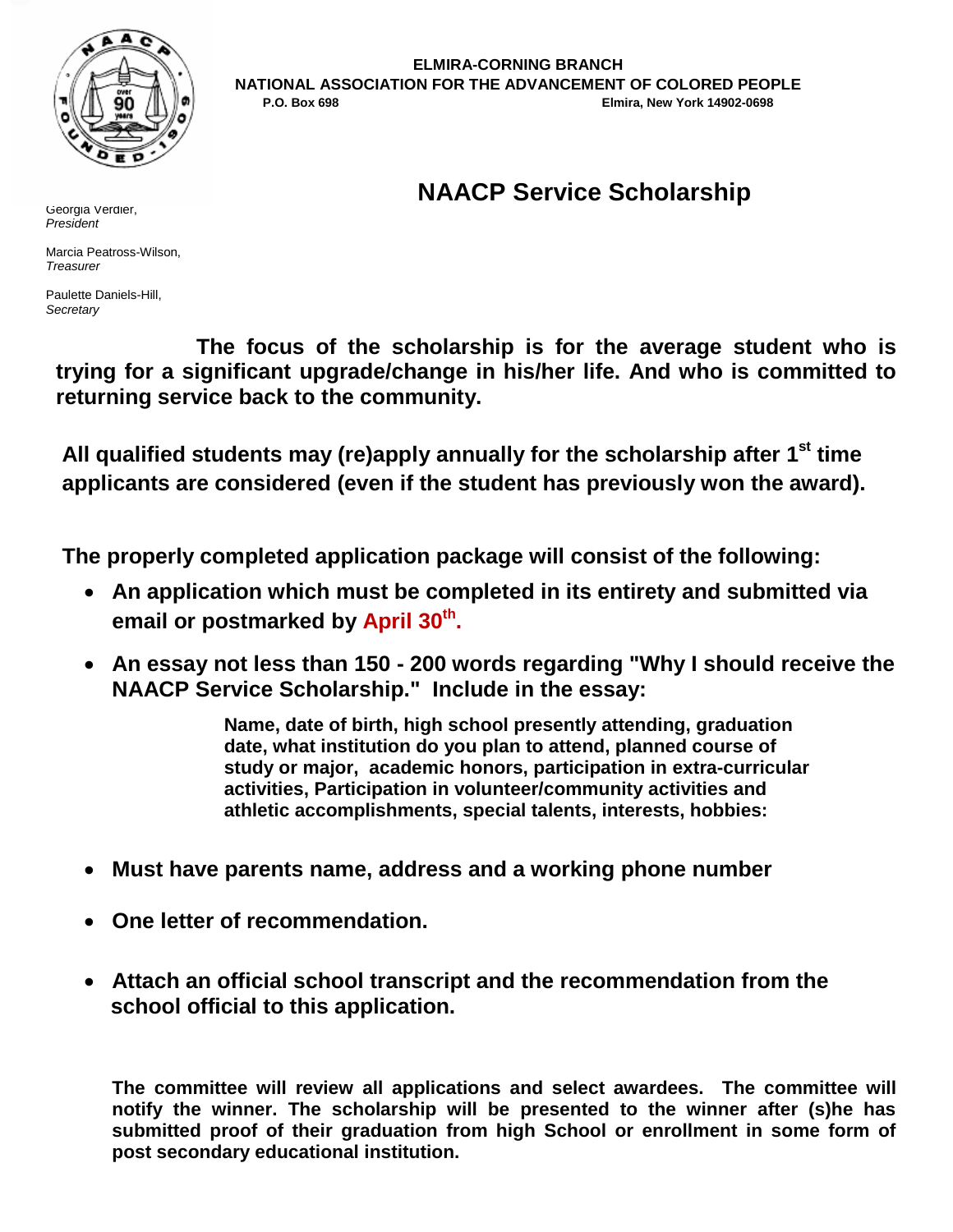

### **ELMIRA-CORNING BRANCH**

**NATIONAL ASSOCIATION FOR THE ADVANCEMENT OF COLORED PEOPLE P.O. Box 698 Elmira, New York 14902-0698**

Georgia Verdier, *President*

Marcia Peatross-Wilson, *Treasurer*

Paulette Daniels-Hill, *Secretary*

# **Criteria for Scholarship**

## **The Student must meet the following standards:**

- **A. Have a scholastic average of at least C+ (2.5 GPA).**
- **B. Be matriculating towards a high school diploma or its equivalent**
- **C. Has demonstrated leadership, volunteerism, service to the community in his/her life.**
- **D. Use the scholarship at an accredited college, university, or other post secondary professional or technical training institution**
- **E. Be an African American resident within the geographical area covered by the Elmira/Coming branch of the NAACP**